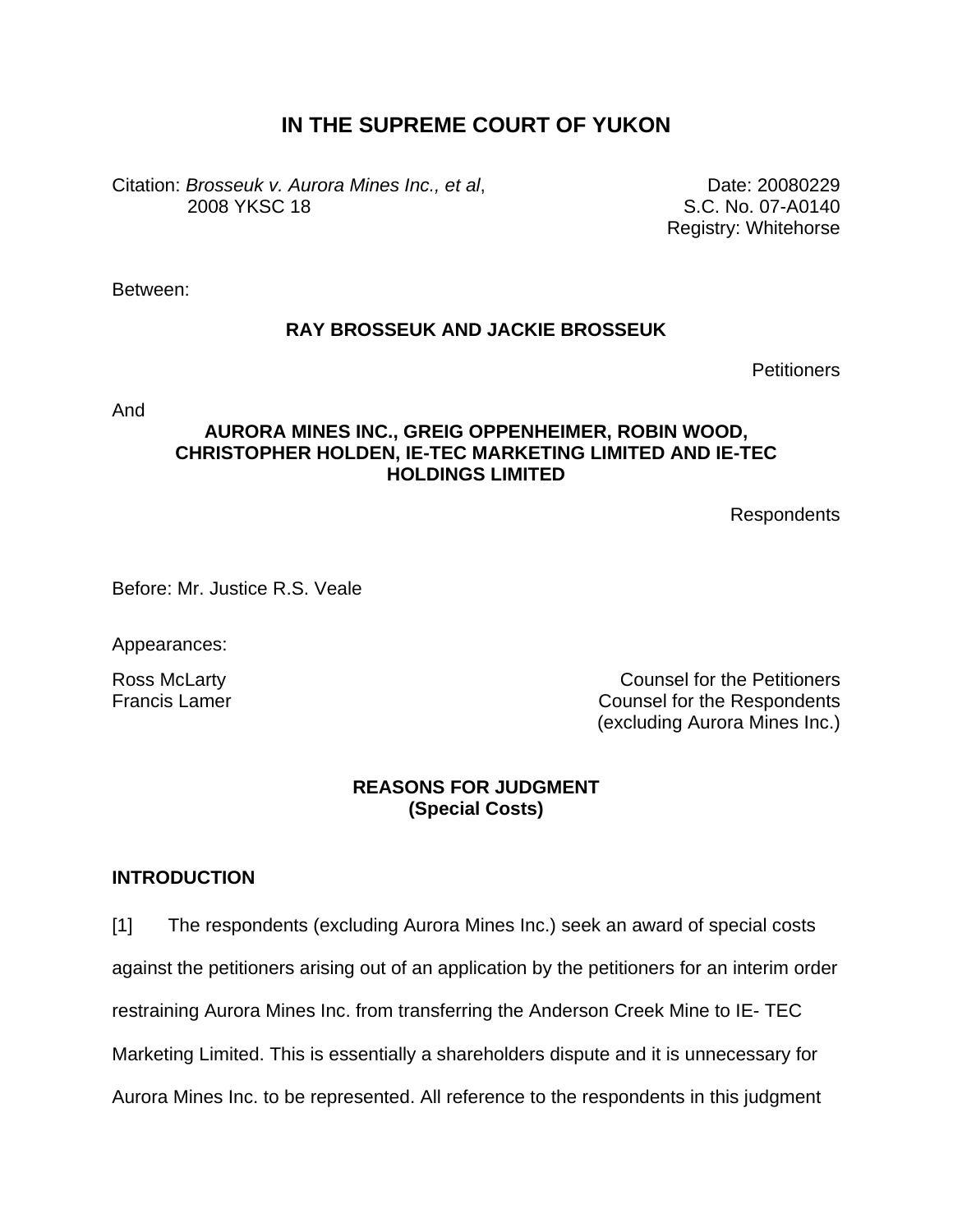excludes Aurora Mines Inc. The respondents have brought an application for the

following:

1. A declaration that the transfer of the following mineral claims (the "Mineral Claims") located within the Yukon Territory from the Respondent Aurora Mines Inc. to Petitioner Ray Brosseuk registered with the Mining Recorder of the Yukon Territory under number PM00202 on August 21, 2007 (the "Fraudulent Transfer") be declared null and void and of no effect:

| <b>Claim Name</b> | Grant No.     |
|-------------------|---------------|
| Angie 1-9         | P15507-P15515 |
| Angie 10          | P15516        |
| Cassie 1-10       | P47768-47777  |
| <b>Discovery</b>  | 3741          |
| <b>Kyle 1-9</b>   | P47778-P47786 |
| Sunshine 1-2      | P05297-P05298 |
| Sunshine 3        | P05299        |
| Sunshine 4        | P05300        |
| Sunshine 5-6      | P05302-P05303 |
| Sunshine B/D 1-3  | P05911-P05913 |

2. A declaration that the Respondent Aurora Mines Inc. is the rightful owner of 100% of the Mineral Claims.

3. An order that the Petitioner Ray Brosseuk shall forthwith execute such document as may be necessary or useful to transfer all the right title and interest registered in his name and to the Mineral Claims back to the Respondent Aurora Mines Inc. and to reverse the effect of the Fraudulent Transfer.

4. An order that the Petitioners be prohibited, pending further such order of this Court, from taking any action or signing any document or agreement on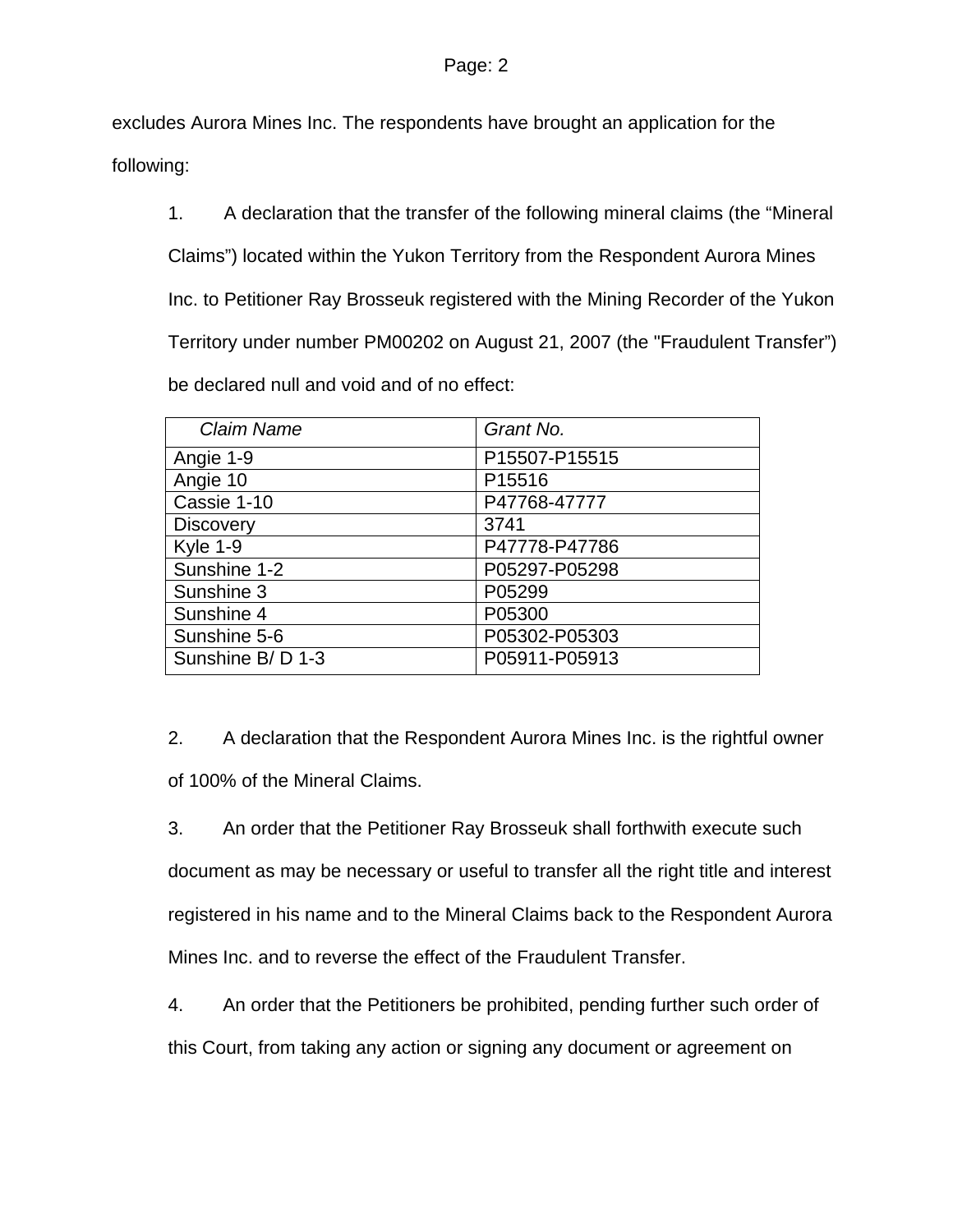behalf of the Respondent Aurora Mines Inc. or representing themselves as having authority to bind the said Aurora Mines Inc.;

5. An order that the Petitioners be prohibited, pending further order of this Court from taking possession of or otherwise dealing with any of the assets of Aurora Mines Inc.;

6. All deadlines applicable to the hearing of this notice of motion be abridged *nunc pro tunc*;

7. This Petition shall be heard at the earliest opportunity;

8. Special costs.

[2] The applications were heard on February 12, 2008. The parties consented to an order granting the relief claimed in each application except for the respondents' claim for special costs.

[3] The underlying petition of Ray and Jackie Brosseuk alleges that the business or affairs of Aurora Mines Inc. have been or are being carried on in a manner that is oppressive to the interests of Ray and Jackie Brosseuk in their capacity as directors, officers and creditors of Aurora Mines Inc.

#### **BACKGROUND**

[4] Aurora Mines Inc. is the registered holder of certain placer gold claims near Mayo, Yukon, collectively called the Anderson Creek Mine (the mine). Aurora Mines Inc. was formed by Ray and Jackie Brosseuk to acquire and operate the mine. Ray and Jackie Brosseuk are married, and both are directors of Aurora Mines Inc. Ray Brosseuk is the President and Treasurer and Jackie Brosseuk is the Secretary of Aurora Mines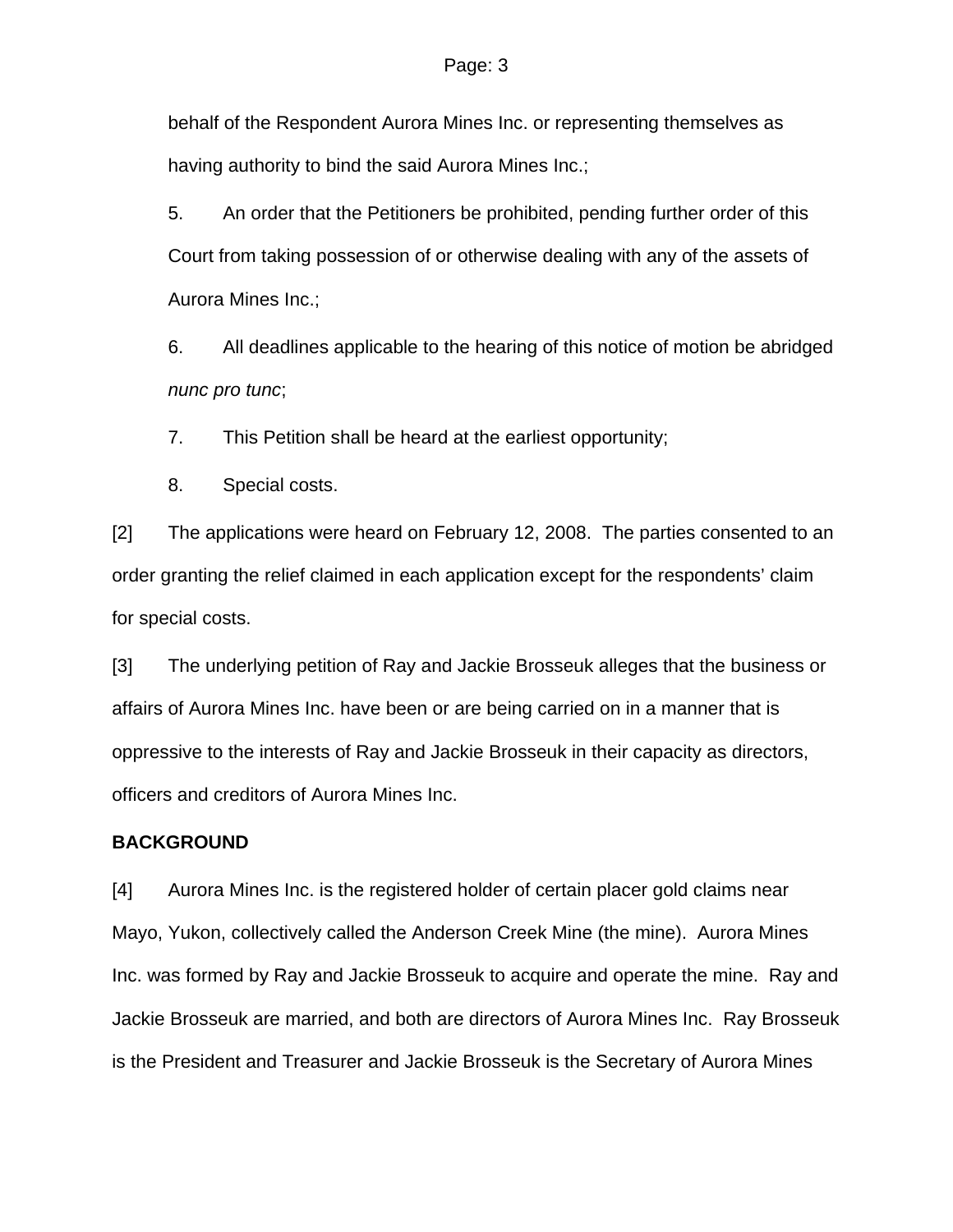#### Page: 4

Inc. The other directors of Aurora Mines Inc. are the respondents Robin Wood, Christopher Holden and Greig Oppenheimer.

[5] The shares of Aurora Mines Inc. are owned by Innovative Environmental Technologies Corporation (IE-TEC). The shareholdings of IE-TEC are 48.8% by Wood, Holden and Oppenheimer and 40.7% by Ray and Jackie Brosseuk. The same shareholders own a majority of shares in IE-TEC Holdings Limited, a Mauritius company, which owns IE-TEC Licensing Limited and IE-TEC Marketing Limited.

[6] In early 2004, the directors of Aurora Mines Inc. agreed to market the mine to potential buyers through IE-TEC Marketing. At that time Aurora Mines Inc. granted IE-TEC Marketing an exclusive option to purchase the mine by way of an Option to Purchase Agreement dated effective January 31, 2004 (the Option Agreement). The option to purchase had to be exercised on or before December 31, 2007. Ray Brosseuk is a signatory to the Option Agreement on behalf of Aurora Mines Inc.

[7] The purchase price in the Option Agreement is \$2,200,000 CDN. Certain liabilities of Aurora Mines Inc. were to be assumed "in partial satisfaction of the Purchase Price, being liabilities which have arisen from the operation of the business prior to the Closing Date (the Assumed Liability)." This was set out in paragraph 2.4 of the Option Agreement which also provided that Aurora Mines Inc. would provide a list of Assumed Liabilities, upon the written request of IE-TEC Marketing. It appears that the list of Assumed Liabilities has never been requested or provided.

[8] There are a number of disputes in this matter relating to efforts to sell the mine and the value of the mine. But at the heart of the dispute is the value of the Assumed Liabilities and the liability of Aurora Mines Inc. under a Services Agreement dated April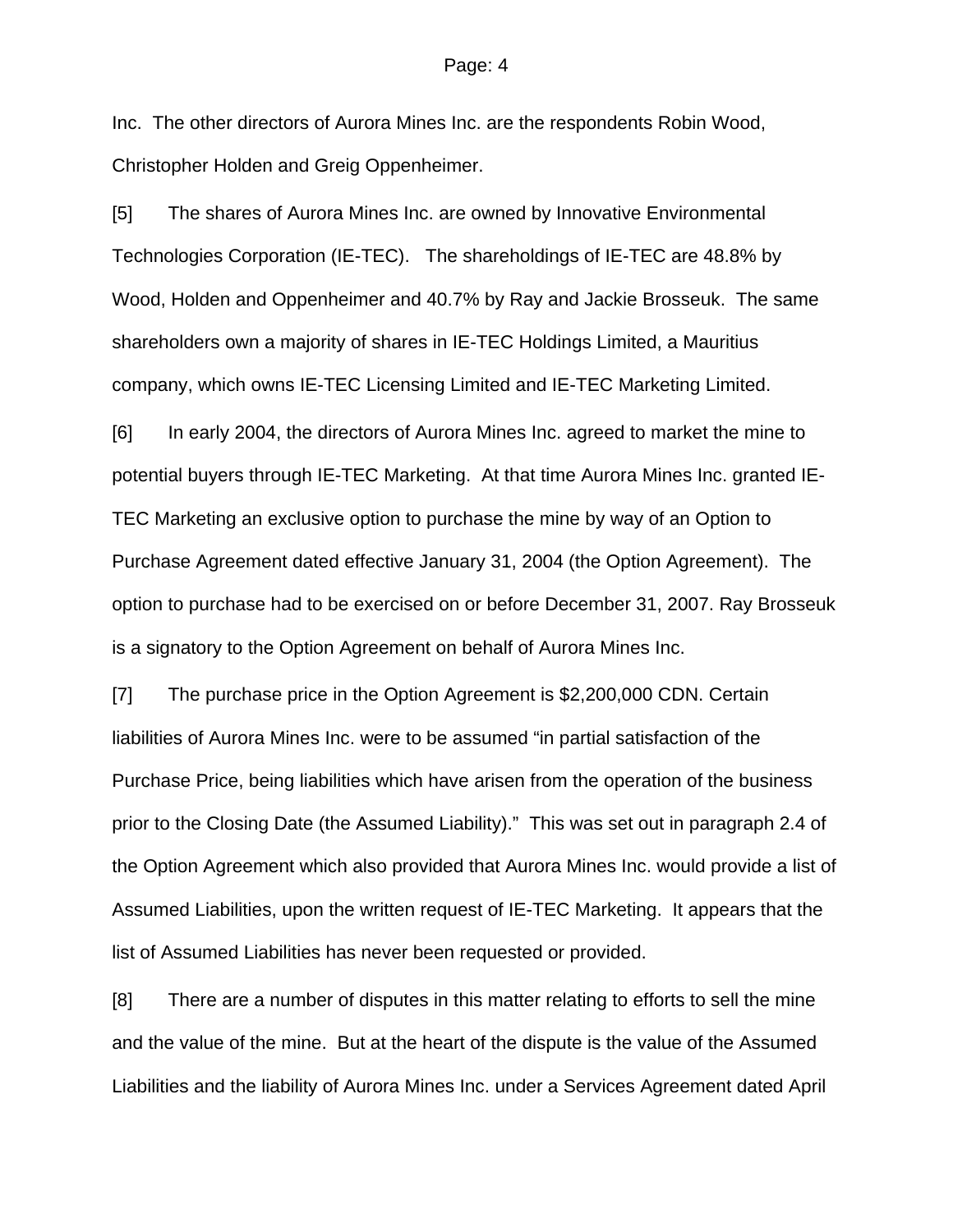1, 2003, between Aurora Mines Inc. and IE-TEC Marketing. A resolution of Aurora Mines Inc. dated April 1, 2003, and apparently signed by Ray and Jackie Brosseuk, authorized the execution of this Services Agreement. Paragraph 2.1(c) of the Services Agreement requires Aurora Mines Inc. to pay \$40,000 US per month to IE-TEC Marketing for certain defined services. The result is that IE-TEC Marketing claims \$4,092,104 as an Assumed Liability which is well in excess of the purchase price of \$2,200,000 CDN for the mine.

## **THE ALLEGED MISCONDUCT**

## **The Transfer of Aurora Claims to Brosseuk**

[9] Ray Brosseuk alleges that he has had discussions with potential buyers and an

offer of \$3.8 million for the mine in the spring of 2007. He claims that this deal could

not proceed because Greig Oppenheimer would not agree to it.

[10] As a result Ray Brosseuk states in his Affidavit at paras. 45 and 46:

"I caused Aurora to transfer a 50% interest in Aurora's mining claims in September, 2007 in my name to ensure the Mine was not transferred without a bona fide sale with the proceeds going to Aurora to protect the creditors of Aurora (many of whom I had solicited investments from personally) and to try to prevent creditors of the company from taking additional steps to seize assets of the company given the long delay in the repayment of their loans to Aurora.

I advised Oppenheimer, Wood and others that the transfer was not intended to impede the sale of the Mine and that I will cooperate in every way to make the sale of the Mine to happen as soon as possible as appears by an e-mail dated September 11, 2007 sent by me to the IE-TEC "Advisory Board" including Wood and Oppenheimer … . In the event of a genuine sale the interest in the mining claims would be transferred back to Aurora right away."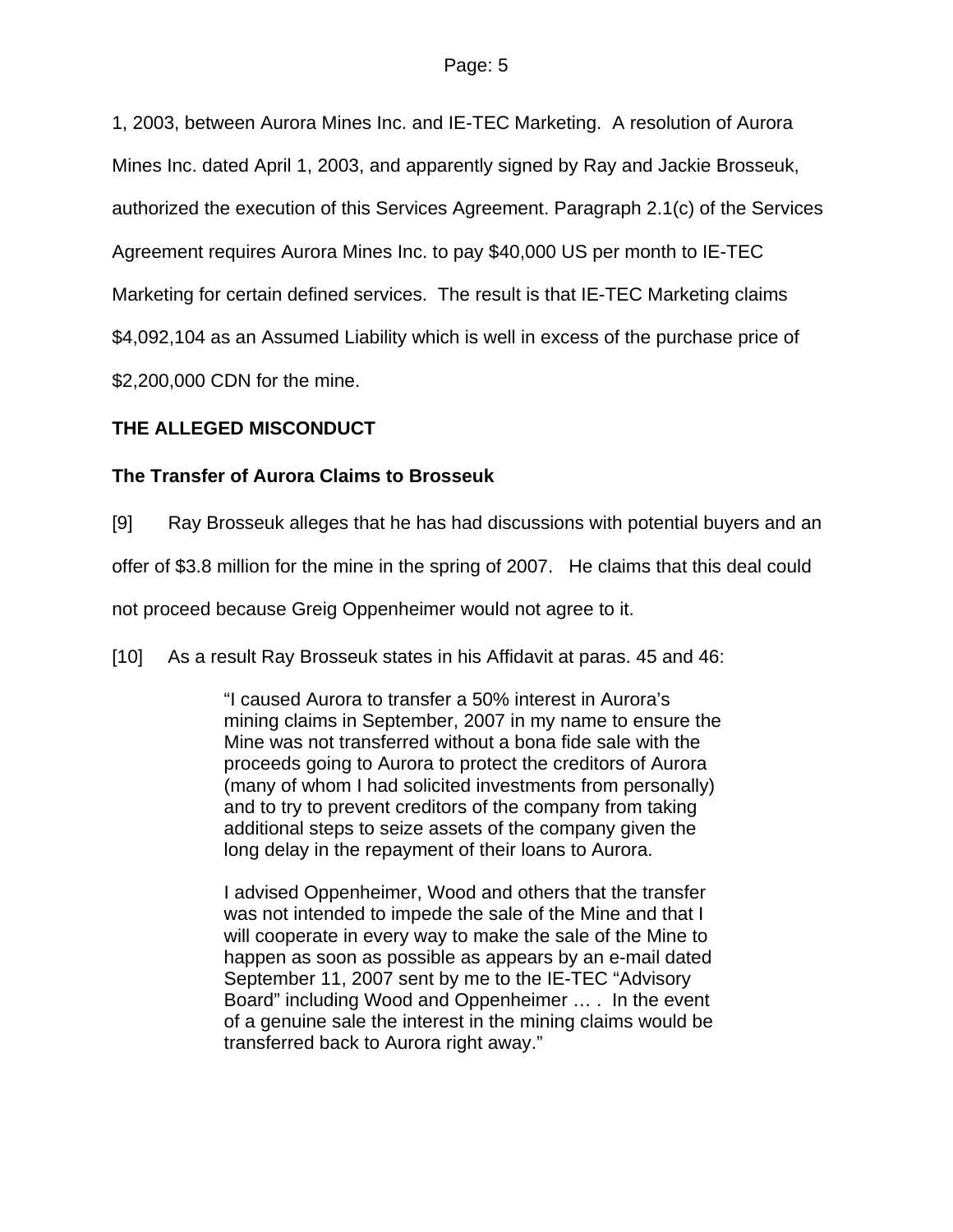[11] There is no evidence to indicate that Aurora Mines Inc. authorized the transfer of a 50% interest in Aurora's claims to Ray Brosseuk. Indeed, Greg Oppenheimer states that Ray Brosseuk had no authority from Aurora's Board of Directors to transfer the claims to himself and he did not pay any consideration for the claims.

[12] Greig Oppenheimer has provided a copy of a Transfer document filed in the

Office of the Mining Recorder at Mayo, Yukon, on August 21, 2007, transferring a 50%

interest in the Aurora claims at Anderson Creek. It appears that Ray Brosseuk signed

the Transfer on behalf of Aurora Mines Inc. solemnly declaring "That I have been duly

authorized as agent for Aurora Mines to transfer the Placer Mining Claims. . ."

### **Knowledge of the Services Agreement**

[13] As mentioned, the existence and validity of the Services Agreement is a key

feature of this shareholder dispute. Ray Brosseuk states the following in his Affidavit at

paras. 35 and 36:

"According to IE-TEC as of December 31, 2007 the balance owing to IE-TEC by Aurora under the Service Agreement totals \$4,092,104.00 as appears by a true copy of a statement entitled "Aurora-IE-TEC Services Agreement-Balance Owing at 31, December, 2007" … .

I am not aware of any agreement which contractually or otherwise binds Aurora to pay management and marketing services to IE-TEC Marketing, sets out the terms of any such agreement or describes the service provided and their costs."

[14] With respect to Ray Brosseuk's knowledge of the Services Agreement, Greig

Oppenheimer states at paras. 6 and 7:

"By way of another example, Mr. Brosseuk professes to be unaware of a service agreement under which management services have been provided by IE-TEC Marketing to Aurora (as opposed to work in conducting actual mining operations).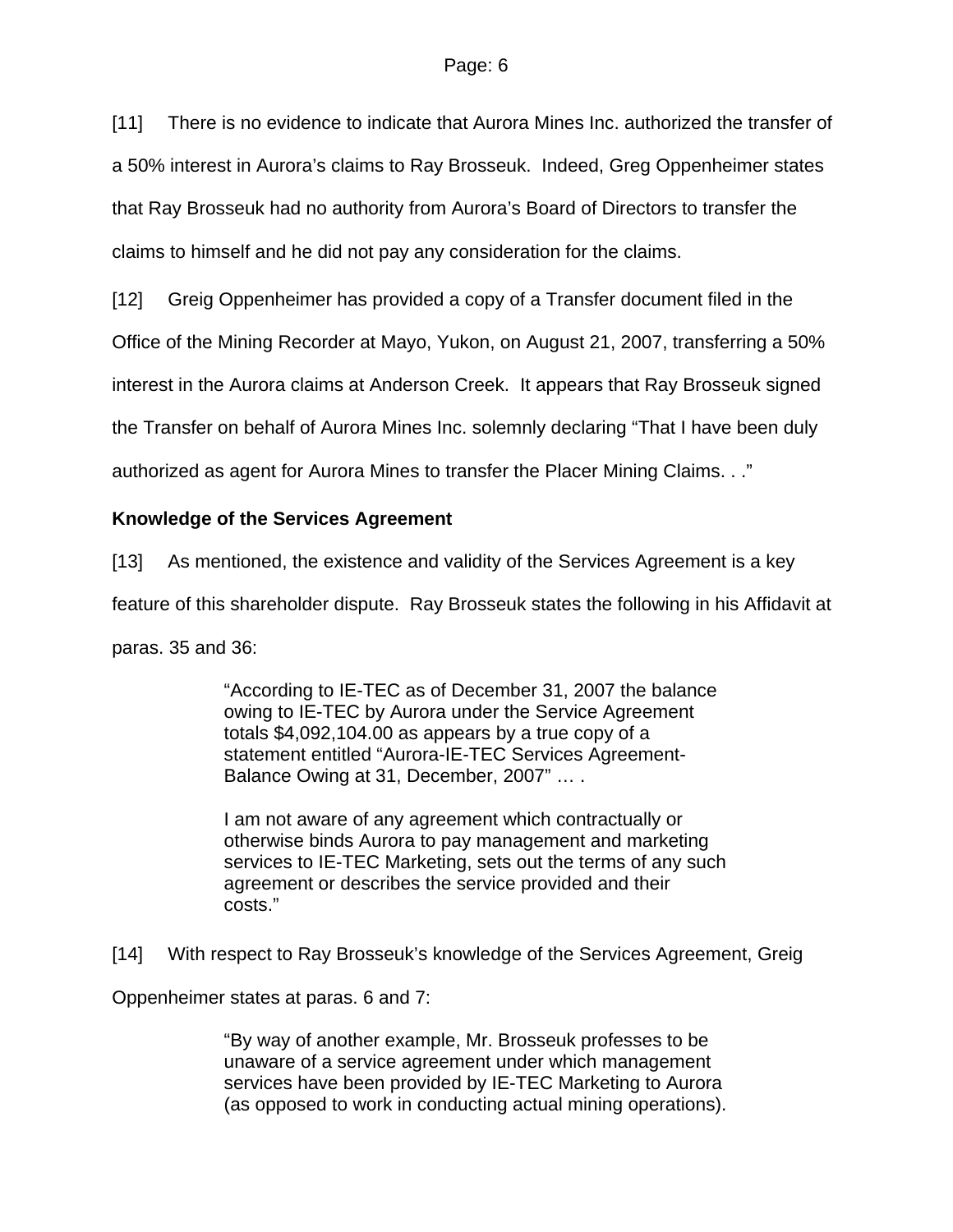I am the person who provides those services. If Mr. Brosseuk is truly unaware of the existence of this services agreement, that is because he has selective memory. Attached as Exhibit "C" hereto is a copy of the service agreement dated effective April 1, 2003 (the "Services Agreement") between IE-TEC Marketing and Aurora. Attached as Exhibit "D" hereto is a copy of the ratification of services agreement date July 10, 2003 ( the "Ratification of Services Agreement") between IE-TEC Marketing and Aurora. Attached as Exhibit "E" are copies of the directors' resolutions of Aurora signed by the Petitioners as directors thereof, approving the Services Agreement and the Ratification of Services Agreement.

An extensive amount of services have been provided by IE-TEC Marketing to Aurora in reliance on the terms of the Services Agreement. These services will be described in greater detail in answer to the Petition. However, the amount owing by Aurora to IE-TEC Marketing as set out in Exhibit "Q" to the Brosseuk Affidavit has been accurately computed by myself in accordance with the Services Agreement as ratified."

## **The Short Notice Application**

[16] The Aurora Mines Inc. dispute first appeared in this Court on January 23, 2008, when a writ of summons was filed by Aurora Mines Inc. as Plaintiff against IE-TEC Marketing Limited, Greig Oppenheimer, Robin Wood and Christopher Holden as Defendants including a without notice application to restrain the Defendants from transferring the property owned by Aurora Mines Inc. to IE-TEC Marketing Limited, as well as an injunction restraining Aurora Mines Inc. from disposing of the mine and an order for the preservation of the mine.

[17] The without notice application was brought before me by Mr. McLarty purporting to act for Aurora Mines Inc. on January 24, 2008, along with a companion application by other creditors of Aurora Mines Inc. The supporting affidavit was signed by Jackie Brosseuk and she also swore that neither she nor Ray Brosseuk were aware of a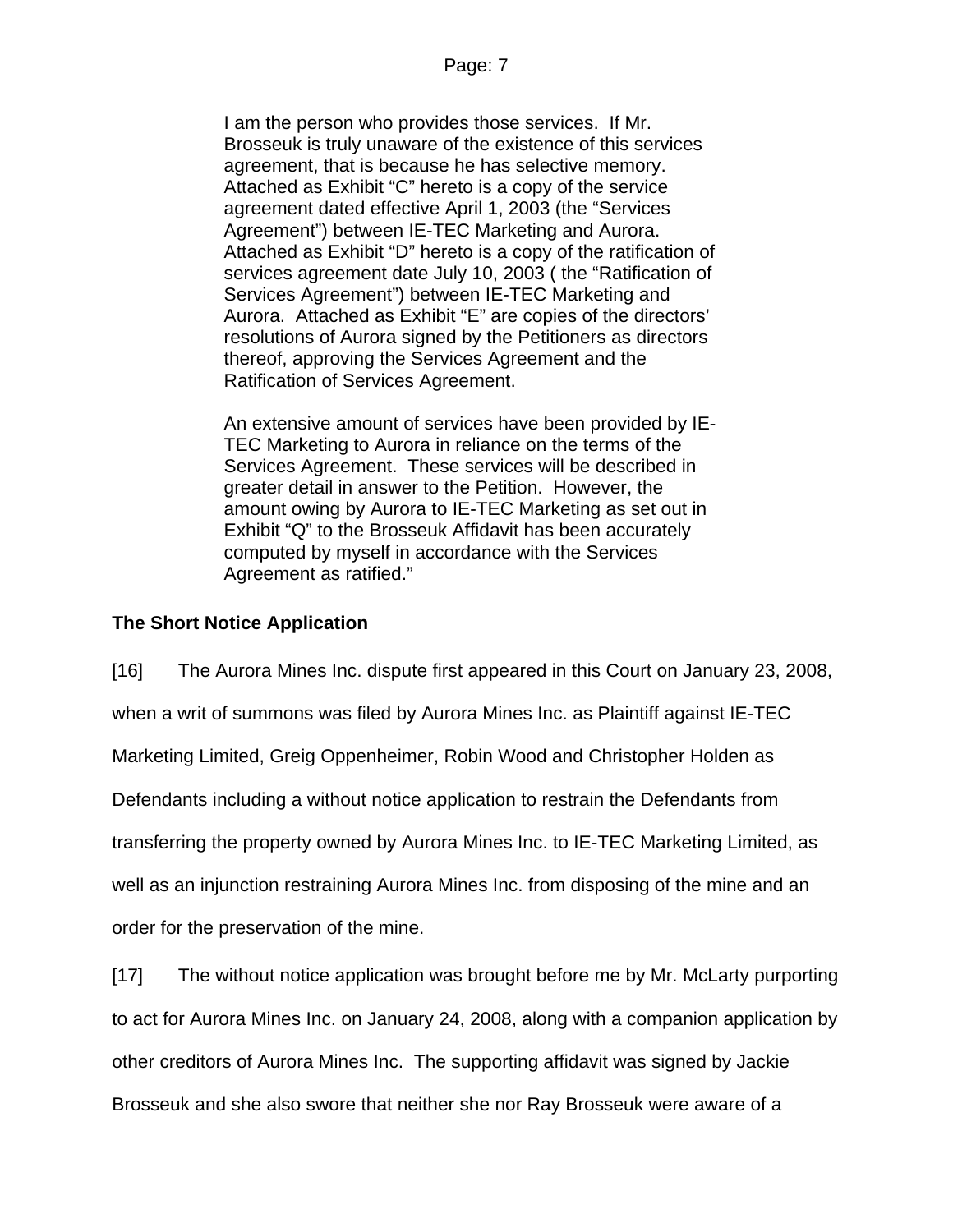Services Agreement prior to the fees being claimed. In support of the without notice

application, she stated at paras. 53 and 54:

"If title to the Mine is transferred to IE-TEC Marketing, even though its option may not have been validly exercised and its right to buy the Mine may have lapsed, Aurora will be prejudiced because it will have lost its sole asset which has a market value of \$1.8 million in excess of the purchase price under the Option Agreement.

Because IT-TEC [sic] is an offshore company based in Mauritius, Aurora, its shareholders and creditors will be harmed as a result of impediments to advancing any claim to recover the property, its value or to pursue any shareholders remedies under the Yukon Business Corporations Act once the ownership of the company's only asset has left the jurisdiction to a jurisdiction in Africa. Similarly, if all liabilities are assumed by IE-TEC as proposed in the Exercise Notice, any remedies would have to be pursued against a company incorporated in Mauritius."

[18] The written argument of the applicant, Aurora Mines Inc. gave the following

reasons for urgency and proceeding without notice:

"It is not possible to serve the Defendants with this action or notice of the application in accordance with the Rules. This action was commenced on January 23, 2008 and the hearing of the application is on January 24, 2008. IE-TEC Marketing is a Mauritius company, Robin Wood resides in Europe and Christopher Holden resides in South Africa. Under Rule 13(c), they have 42 days to file an appearance after being served. Greig Oppenheimer who lives in New York has 28 days to appear under Rule 13(b).

This matter is urgent because the closing of the sale of the Mine to IE-TEC Marketing is set by the Option Agreement to occur 30 days from the date Aurora received notice of the purported exercise of the option. 30 days from December 29, 2007 is January 28, 2008."

…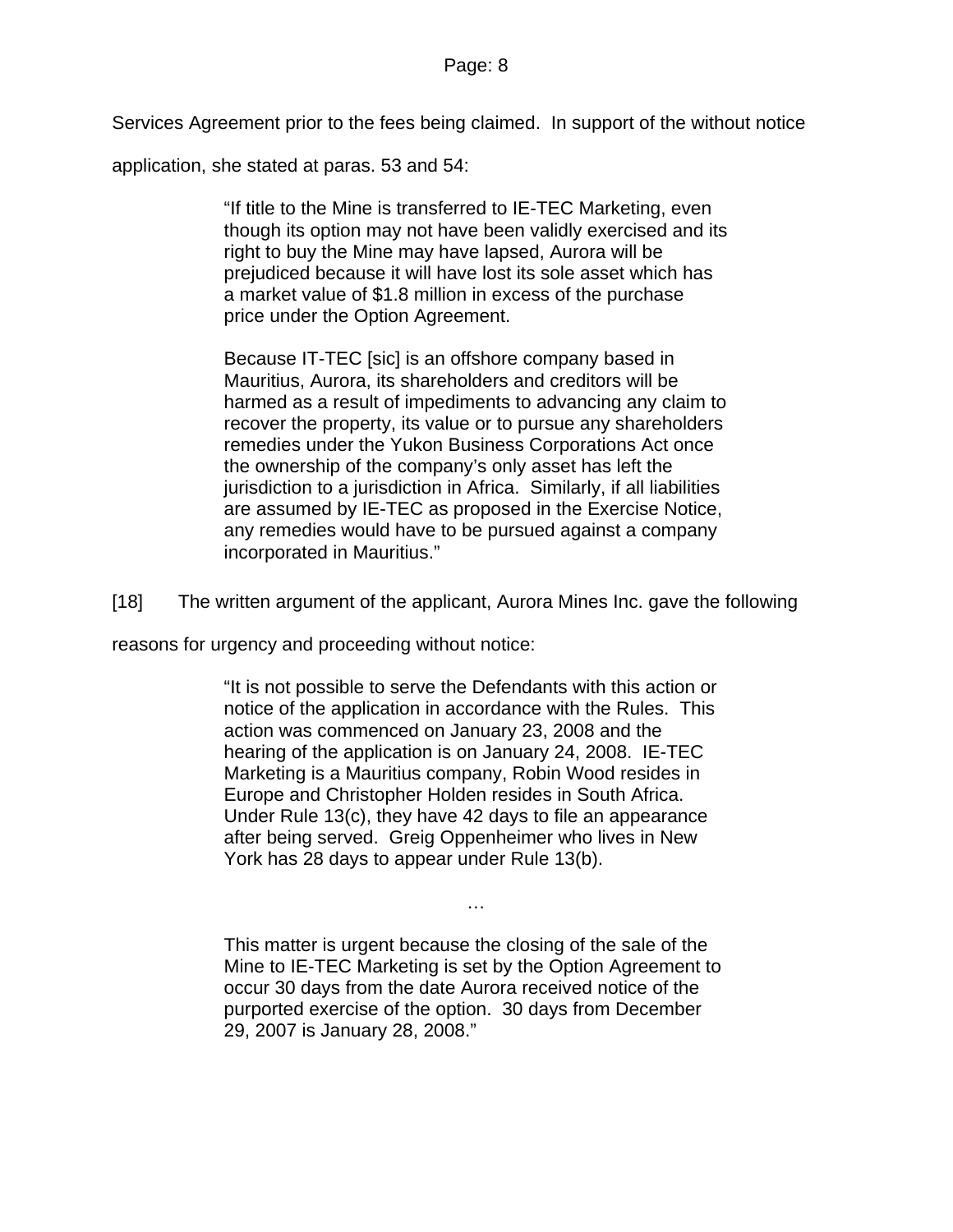[19] In response to the application on January 24, 2008, to proceed without notice in the name Aurora Mines Inc. matter and its apparent urgency, I ordered that the application be set down on January 31, 2008, with fax or e-mail notice to the Defendants by Friday, January 25, 2008.

[20] On January 25, 2008, Aurora Mines Inc. applied to vary the order of January 24, 2008 by serving by fax or email on Monday, February 4, 2008, for hearing on February 12, 2008. I granted the variation.

[21] On February 1, 2008, Mr. McLarty appeared at a pre-trial conference in the present proceeding based on oppression and brought by Ray and Jackie Brosseuk. He indicated that he had instructions to discontinue the previous proceeding in the name of Aurora Mines Inc. and wished to proceed with the present application on February 12, 2008, seeking an interim order restraining Aurora Mines Inc. from transferring the Mine to IE-TEC Marketing or any other person without the prior approval of the court.

[22] For the purpose of this special costs application, I find the following:

- 1. The transfer of 50% of the mining claims of Aurora Mines Inc. to Ray Brosseuk was without any authorization.
- 2. Ray Brosseuk did not bring the Services Agreement to the attention of the court in the application for an injunction on short notice.
- 3. The injunction application did not include any relief relating to the unauthorized transfer of the mining claims of Aurora Mines Inc.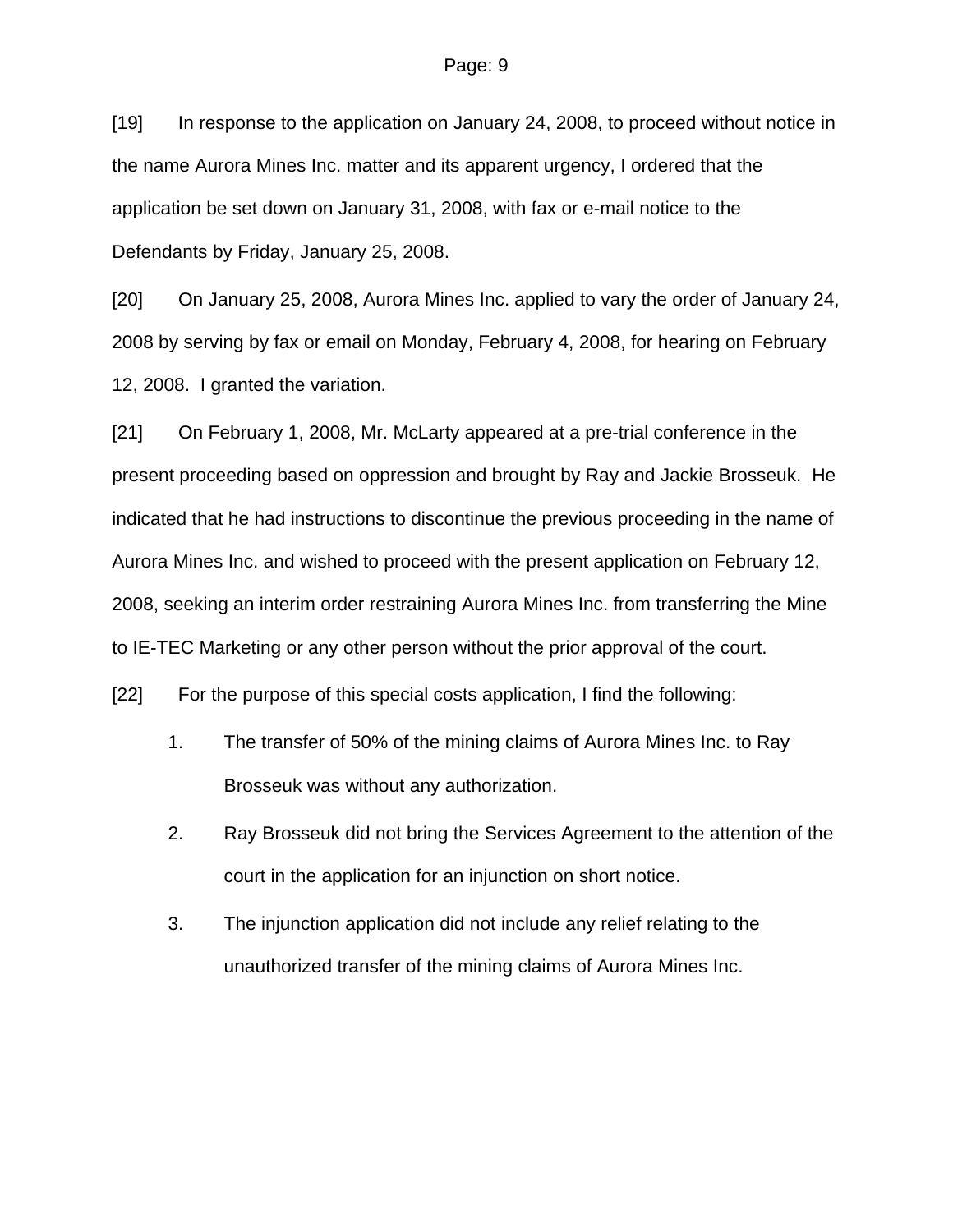# **ISSUE**

[23] Is it appropriate to award special costs (formerly solicitor-and-client costs) to the respondents on this interim application?

# **THE LAW**

[24] Special costs may be awarded, as a general rule, for reprehensible conduct

during the course of litigation. In the recent decision in *Dockside Brewing Co. v. Strata* 

*Plan LMS 3837*, 2007 BCCA 183, the British Columbia Court of Appeal determined at

para. 90 that:

"The authorities do not establish any rigid rule that would prohibit an award of special costs where pre-litigation conduct is "reprehensible" and warrants rebuke. As Lambert J.A. noted in *Sun Life Assurance*, however, "special costs are usually awarded only in relation to misconduct during the course of the litigation itself.""

[25] The test for "reprehensible conduct" for an award of special costs is found in

*Stiles v. British Columbia (Workers' Compensation Board)* (1989), 38 B.C.L.R. (2d) 307

at 311 (C.A.):

"The principle which guides the decision to award solicitorand-client costs in a contested matter where there is no fund in issue and where the parties have not agreed on solicitorand-client costs in advance, is that solicitor-and-client costs should not be awarded unless there is some form of reprehensible conduct, either in the circumstances giving rise to the cause of action, or in the proceedings, which makes such costs desirable as a form of chastisement. The words "scandalous" and "outrageous" have also been used." (my emphasis)

[26] The timing of the conduct was discussed in the *Sun Life Assurance Company of* 

*Canada v. Ritchie* (2000), 76 B.C.L.R. (3d) 93, 2000 BCCA 231 at para. 54 where

Lambert J.A. stated: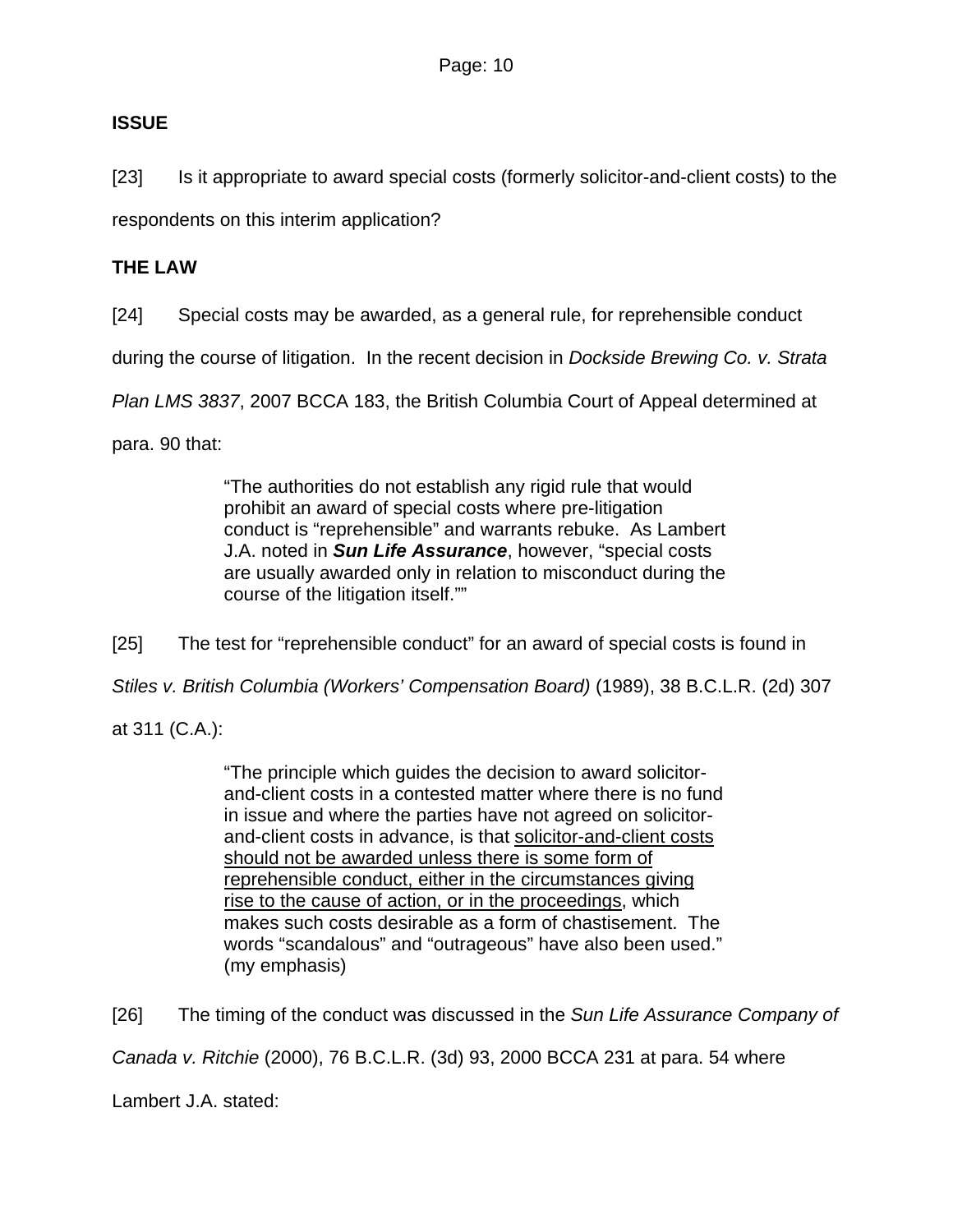### Page: 11

"Special costs are usually awarded only in relation to misconduct in the course of the litigation itself. However, there may arise circumstances where special costs may be awarded because of the reprehensible conduct giving rise to the litigation, particularly where the fruits of the litigation do not provide any appropriate compensation in relation to the reprehensible conduct."

[27] The circumstances which give rise to an award of special costs are varied but the following were considered in *Garcia* v. *Crestbrook Forest Industries Ltd.*, [1994]

B.C.J. No. 2486 (B.C.C.A.):

- 1. improper allegations of fraud;
- 2. improper motive for bringing the proceedings such as imposing a burden

on a weaker party;

- 3. improper conduct of the proceedings themselves;
- 4. material non-disclosure or misrepresentation;
- 5. obtaining an order without notice when the situation required notice.
- [28] The list is by no means exhaustive but gives some indication of the wide

meaning that can be given to the word "reprehensible".

[29] Rule 57 of the *Rules of Court* also provides for costs arising out of motions in

subrule (12) and costs arising from improper acts or omission in subrule (14) as follows:

"(12) Unless the court hearing a motion otherwise orders,

(a) the party making a motion that is granted is entitled to costs as costs in the cause, but the party opposing it is not entitled to costs as costs in the cause,

(b) the party making a motion that is refused is not entitled to costs as costs in the cause, but the party opposing it is entitled to costs as costs in the cause, and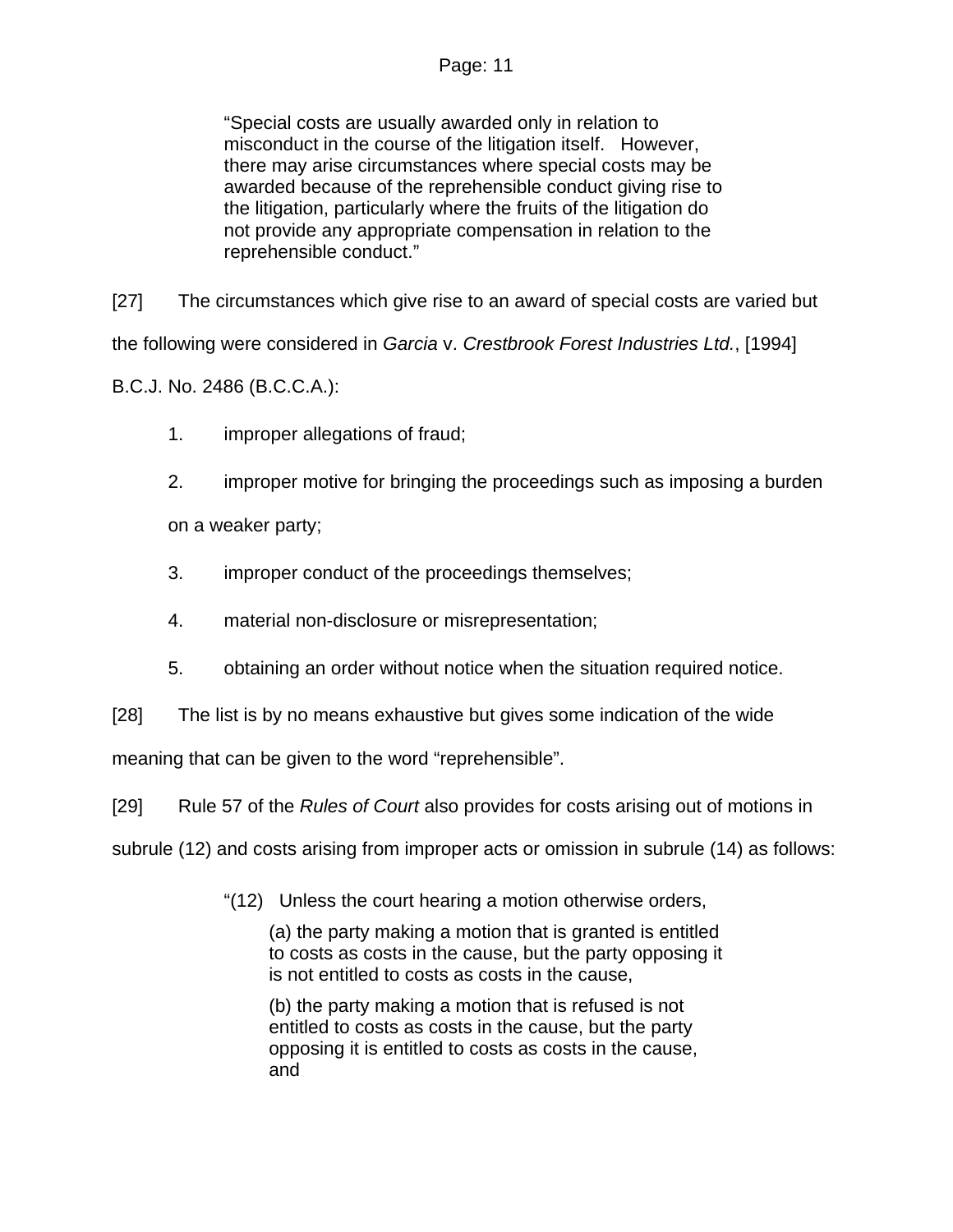(c) where a motion made by one party and not opposed by the other is granted, the costs of the motion are costs in the cause.

(14) Where anything is done or omitted improperly or unnecessarily, by or on behalf of a party, the court or the registrar may order

(a) that any costs arising from or associated with any matter related to the act or omission not be allowed to the party, or

(b) that the party pay the costs incurred by any other party by reason of the act or omission."

[30] Rule 57(12) suggests that the usual practice for costs on a successful motion is to award them as costs in the cause, i.e. the party succeeding on a motion gets their costs if they succeed at trial. Rule 57(14) provides the exception to Rule 57(12) where costs may even be awarded to an unsuccessful party in any event of the cause. See *Linear S.R.L.* v. *C.C.C. – Canadian Communication Consortium Inc.*, 2001 BCSC 682, where the court awarded costs in any event of the cause to the unsuccessful party on a successful application to withdraw deemed admissions.

#### **ANALYSIS**

[31] It is always a serious matter when one party appropriates property in a completely unauthorized manner "to steal a march", so to speak, against an adversary. In this case, there was no legal justification for Mr. Brosseuk to transfer 50% of the claims comprising the Aurora mine to himself. It would certainly be appropriate to commence an oppression proceeding as he has now done, but fraudulent would not be too strong a word for the unauthorized transfer of the placer claims. There appears to be no justification for the transfer except as a power play to pressure Mr. Oppenheimer or to interfere with the Option Agreement.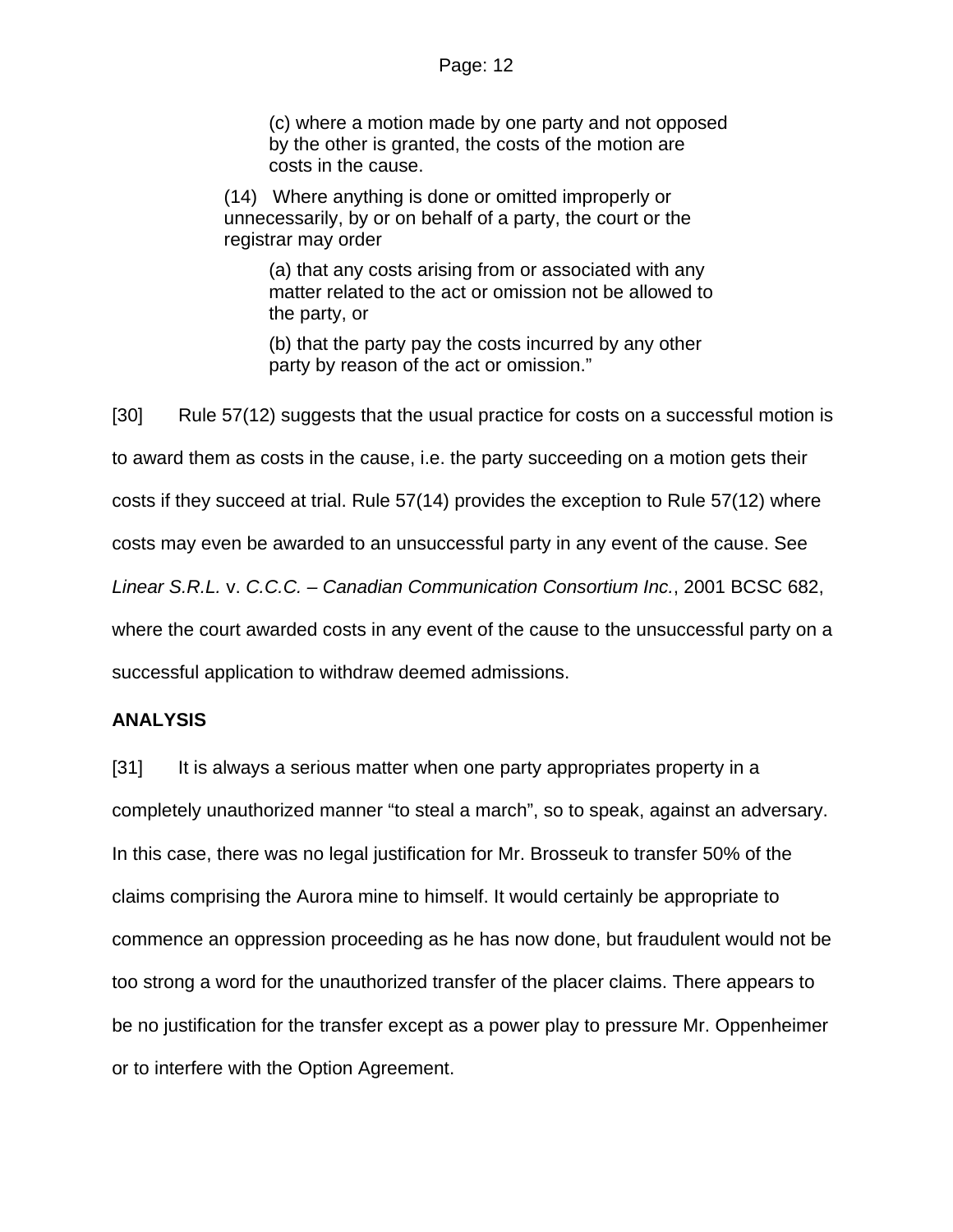#### Page: 13

[32] It could be argued that the fraudulent transfer did not precipitate the present oppression proceeding and that it was disclosed in the affidavit of Mr. Brosseuk. That may be the case, but it is also clear that it became the focus of the respondents in their reply affidavit. It would hardly be appropriate to consent to a restraining order against themselves under the Option Agreement without ensuring that the claims of Aurora Mines Inc. were capable of being transferred if the Option Agreement is enforced.

[33] The denial of awareness of any Services Agreement by Mr. Brosseuk is equally troubling. Mr. Brosseuk's affidavit is quite detailed about events that favour his position on an oppression claim. It is unlikely that he would be unaware of an agreement that he appears to have signed as well as authorized by resolution of Aurora Mines Inc. That is not to say he has no valid reason for bringing the oppression application, but when a party comes to court seeking injunctive relief, full disclosure of the existence of a Services Agreement is required. Mr. McLarty submits that the existence of the Services Agreement in fact helps the petitioners. I do not follow this submission as it appears to support the respondents as well. The issue is not which party derives benefits from the Services Agreement but why it was not disclosed by Mr. Brosseuk.

[34] It may also be argued that Mr. Brosseuk should not be required to pay special costs because he has succeeded in obtaining the injunctive relief claimed. However, Rule 57(14) clearly provides for just that eventuality. Mr. Brosseuk has been successful in obtaining the interim restraining order against transferring the mine to IE-TEC Marketing. But at the same time, he has committed an improper act as well as omitting any reference to the Services Agreement.